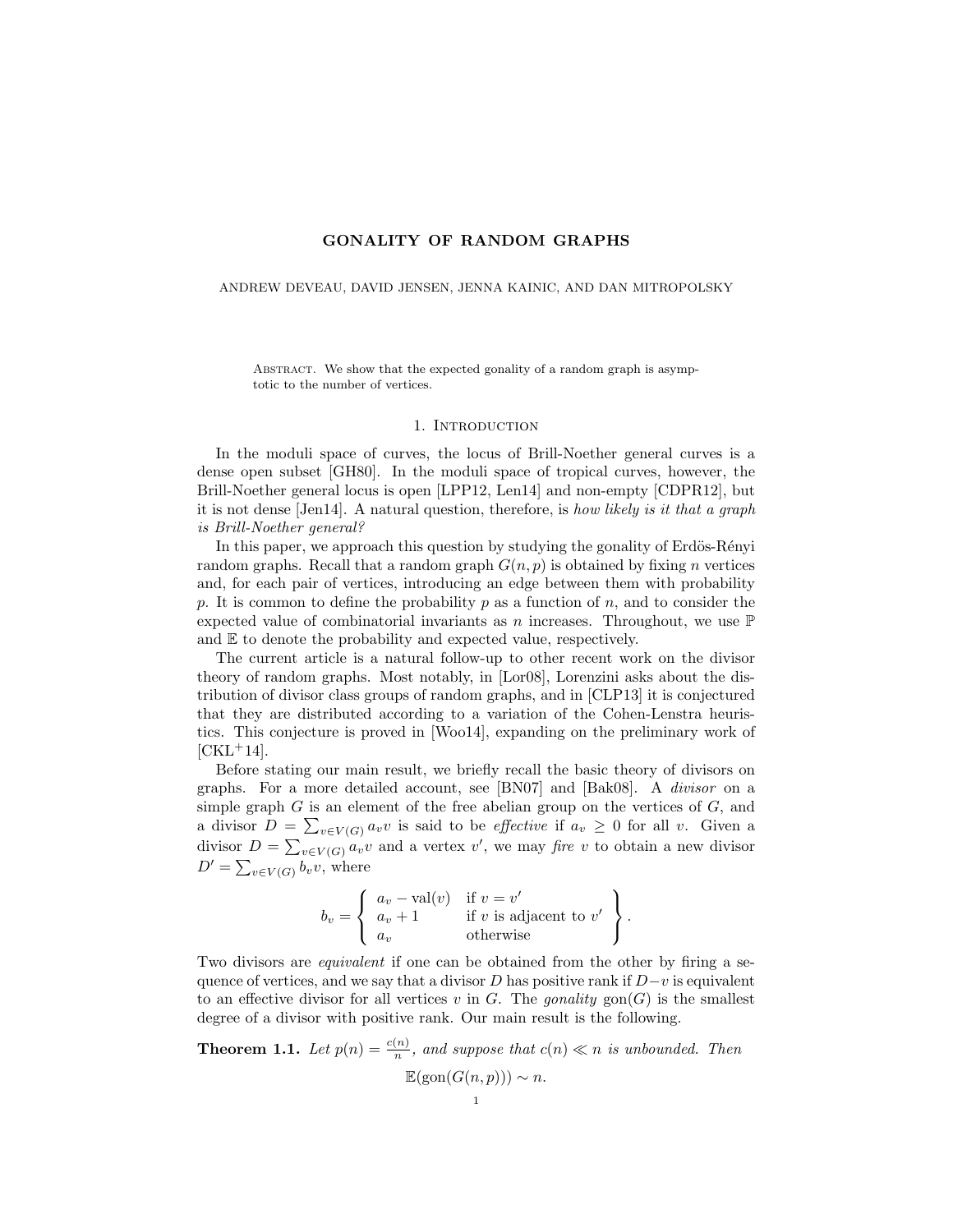Theorem 1.1 essentially says that the expected gonality of a random graph is as high as possible. We note, however, that random graphs are not Brill-Noether general, as the genus of a random graph is asymptotically  $\frac{c(n)n}{2}$ , and if  $c(n)$  is unbounded, this grows faster than  $n$ . From this perspective, it may be more natural to study the gonality of random regular graphs, as the genus of such graphs grows in proportion to the number of vertices. The case of 3-regular graphs would be particularly interesting, as such graphs correspond to top-dimensional strata of the moduli space of tropical curves.

Although Theorem 1.1 follows directly from earlier work, it appears to be unknown to experts in tropical Brill-Noether theory. At the time of writing, we became aware of simultaneous work by Amini and Kool, in which they use an improvement on the spectral methods of [CFK13] to show that the gonality of a random graph is bounded above and below by constant multiples of  $n$  [AK14]. Our results are essentially a tightening of these bounds, so that both upper and lower bounds are asymptotic to  $n$ , which indeed is conjectured in [AK14, Section 5.2]. The techniques of [AK14] apply additionally to metric graphs, which we do not discuss here, and to the case of random regular graphs, which they show to have gonality bounded above and below by constant multiples of  $n$  as well.

Also of note is the bound that we provide on the error term  $n - \mathbb{E}(\text{gon}(G(n, p)))$ (see Theorem 3.3). In the future, it would be interesting to explore with what precision we can bound this term.

A more complete study of the Brill-Noether theory of random graphs would involve divisors of rank greater than one. A natural generalization of the current line of inquiry would be to study the Clifford index of random graphs, defined as

$$
\text{Cliff}(G) := \min_{D \in \text{Jac}(G)} \{ \deg(D) - 2r(D) | r(D) > 0 \text{ and } r(K_G - D) > 0 \}.
$$

Note that, if the minimum in this expression is obtained by a divisor of rank one, then Cliff(G) = gon(G) – 2. The Clifford index of an algebraic curve C is known to always be either gon( $C$ ) – 2 or gon( $C$ ) – 3 [CM91]. The corresponding statement remains open for graphs, but if true, it would imply that the Clifford index of a random graph is asymptotic to the number of vertices as well.

Acknowledgements. This paper was written as part of the 2014 Summr Undergraduate Math Research at Yale (SUMRY) program. We would like to extend our thanks to everyone involved in the program, and in particular to Sam Payne, who suggested this project. We also thank Matt Kahle for a particularly fruitful discussion.

## 2. A Lower Bound

In this section, we obtain a lower bound on the expected gonality of a random graph. The first step is to identify a lower bound for the gonality of an aribitrary graph. This is done in  $[dBG14]$ , where it is shown that the *treewidth* of a graph is a lower bound for the gonality.

**Definition 2.1.** A tree decomposition of a graph  $G$  is a tree  $T$  whose nodes are subsets of the vertices of G, satisfying the following properties:

- (1) Each vertex of G is contained in at least one node of T.
- (2) If two nodes of T both contain a given vertex v, then all nodes of the tree in the unique path between these two nodes must contain v as well.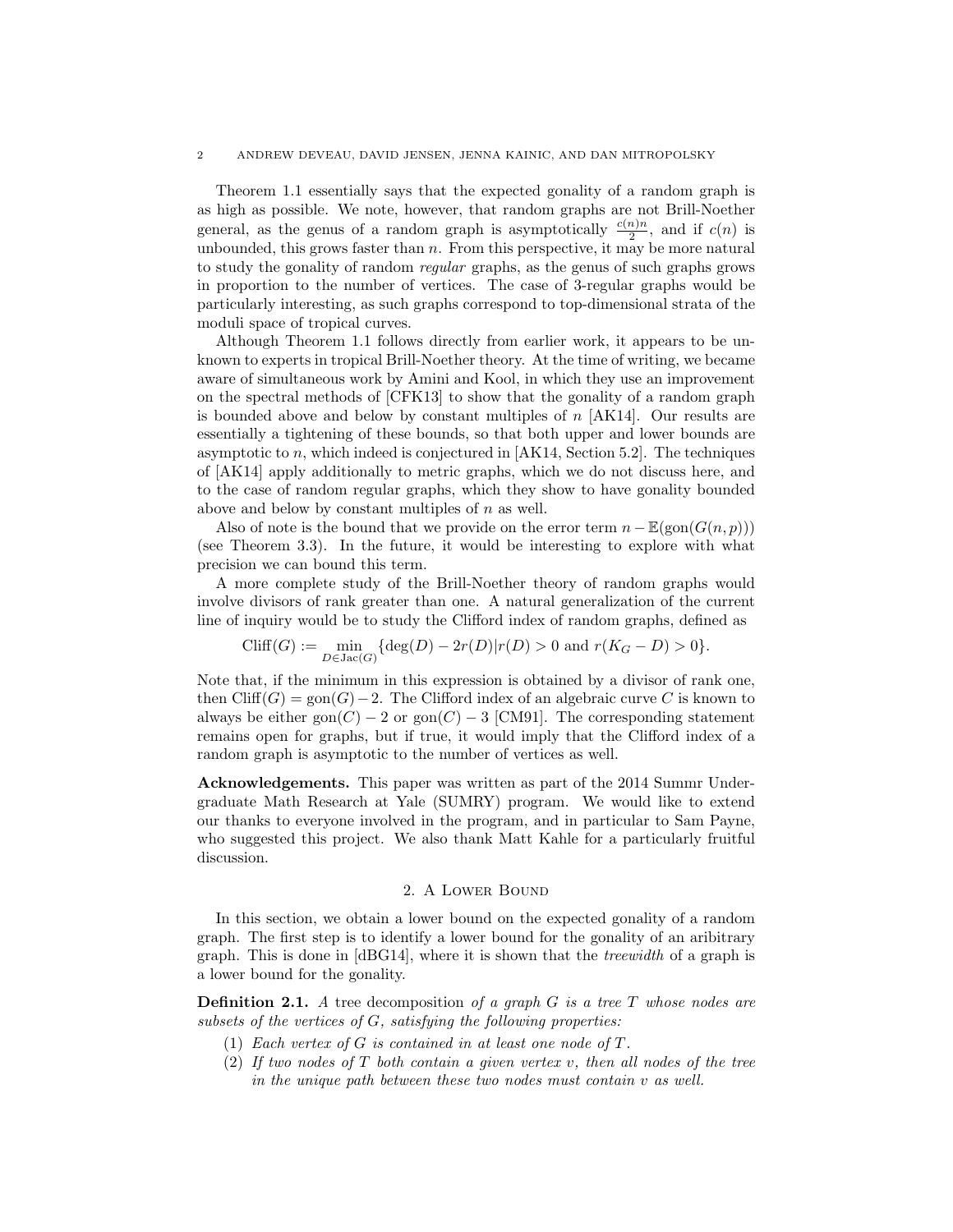(3) If two vertices v and w are adjacent in  $G$ , then there is a node of  $T$  that contains both v and w.

The width of a tree decomposition is one less than the number of vertices in its largest node. The treewidth  $tw(G)$  of a graph G is the minimum width among all possible tree decompositions of G.

Proposition 2.2. [dBG14] Let G be a simple graph. Then

 $\operatorname{gon}(G)$  >  $\operatorname{tw}(G)$ .

Although we will not use it, we note the following simple consequence.

**Corollary 2.2.1.** For a simple graph  $G$ ,

$$
gon(G) \ge \min\{val(v)|v \in V(G)\}.
$$

*Proof.* The result follows immediately from Proposition 2.2 and the fact that tw(G)  $\geq$  $\min\{\text{val}(v)|v \in V(G)\}\$  (see [BK11]).

The treewidth of random graphs has been studied extensively in [WLCX11] and [Gao12].

**Lemma 2.3.** [WLCX11] Let  $p(n) = \frac{c(n)}{n}$ , and suppose that  $c(n) \ll n$  is unbounded. Then

$$
\lim_{n \to \infty} \mathbb{P}(\text{tw}(G(n, p)) \ge n - o(n)) = 1.
$$

**Theorem 2.4.** Let  $p(n) = \frac{c(n)}{n}$ , and suppose that  $c(n) \ll n$  is unbounded. Then

 $\lim_{n \to \infty} \mathbb{P}(\text{gon}(G(n, p)) \geq n - o(n)) = 1.$ 

Proof. By Lemma 2.3, the treewidth is bounded below with high probability by  $n-o(n)$ . Furthermore, by Proposition 2.2, we know that gonality is bounded below by the treewidth, so with high probability the gonality is also bounded below by  $n-o(n).$ 

## 3. An Upper Bound

In this section, we obtain an upper bound on the expected gonality of a random graph. Together with the results of the previous section, this will imply that the gonality of a random graph is asymptotically equal to the number of vertices. We note that the number of vertices  $n$  is a very simple upper bound for the gonality of a graph, and together with Theorem 2.4, this would be enough to establish the main theorem. We actually go a bit further and obtain a bound on the expected value of  $n-\text{gon}(G(n, p))$ . In the future, it would be interesting to explore this with higher precision.

Recall that an *independent set* in a graph is a set of vertices, no pair of which are connected by an edge. The *independence number*  $\alpha(G)$  of a graph G is defined to be the maximal size of an independent set.

**Theorem 3.1.** If G is a simple graph with n vertices, then  $\text{gon}(G) \leq n - \alpha(G)$ .

*Proof.* Let  $I$  be a maximal independent set, and let  $D$  be the sum of the vertices in the complement of I. We will show that D has positive rank. If  $v \notin I$ , then  $D - v$  is effective by definition. On the other hand, if  $v \in I$ , then since all of the neighbors of v are not in I and the graph is simple, by firing all of the vertices other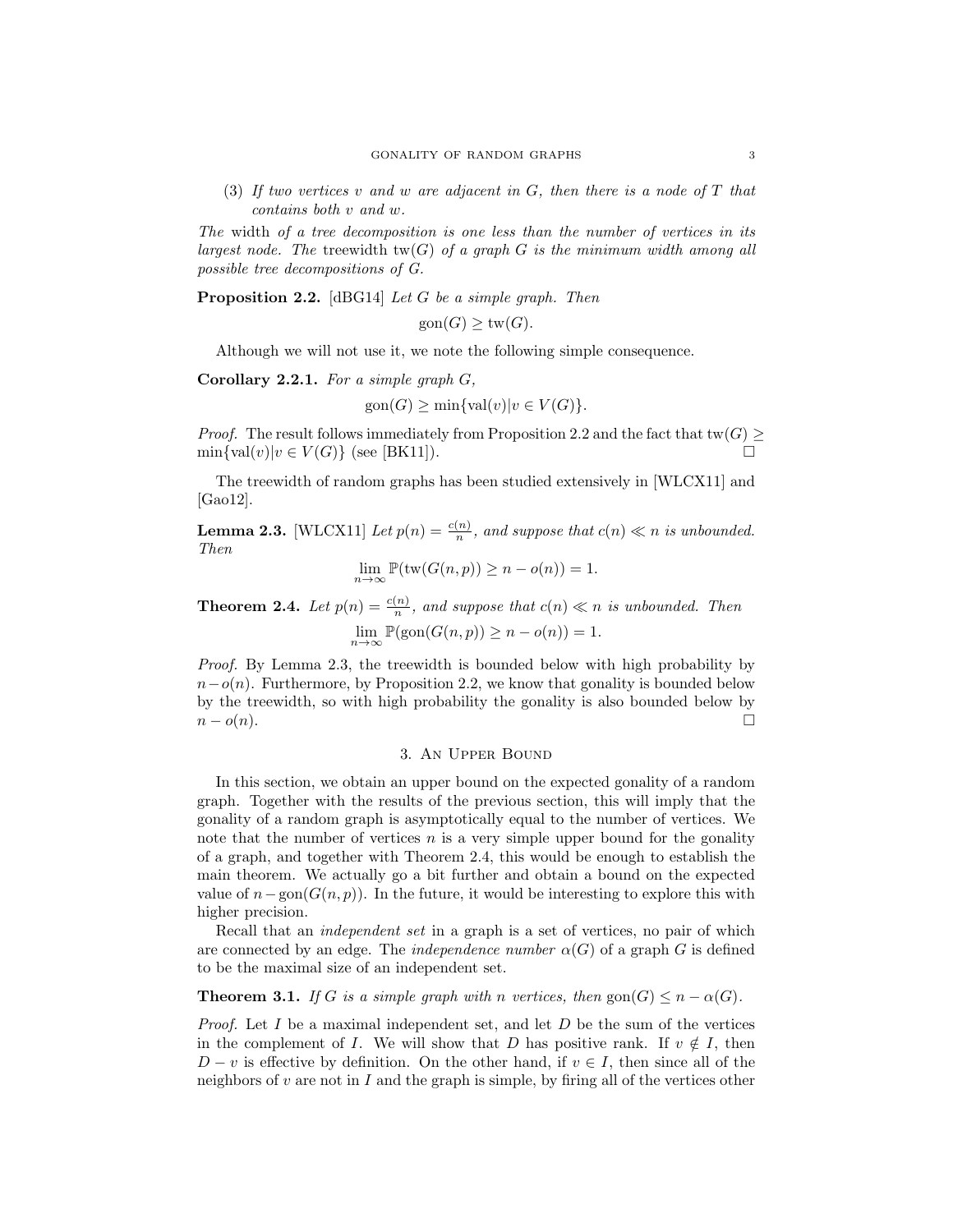than v we obtain an effective divisor equivalent to D with at least one chip on v. It follows that D has rank at least one, hence  $\text{gon}(G) \leq \text{deg}(D) = n - \alpha(G)$ .  $\Box$ 

Note that gonality  $n-1$  is achieved by the complete graph  $K_n$ , so this bound is sharp. Note further that the complete graph is the only simple graph with  $n$ vertices whose gonality is  $n-1$ .

The expected independence number of a random graph has been studied in [Fri90].

**Lemma 3.2.** [Fri90] Let  $p(n) = \frac{c(n)}{n}$ , and suppose that  $c(n) \ll n$  is unbounded.. For any  $\epsilon > 0$ , we have

$$
\lim_{n \to \infty} \mathbb{P}(|\alpha(G(n, p)) - \frac{2}{p(n)}(\log c(n) - \log \log c(n) - \log 2 + 1)| \le \frac{\epsilon}{p(n)} = 1.
$$

From this, we can conclude the following.

**Theorem 3.3.** Let  $p(n) = \frac{c(n)}{n}$ , and suppose that  $c(n) \ll n$  is unbounded. Then

$$
\lim_{n \to \infty} \mathbb{P}(\text{gon}(G(n, p)) \le n - \frac{2}{p(n)} (\log c(n) - \log \log c(n) - \log 2 + 1)) = 1.
$$

*Proof.* By Lemma 3.2, for any  $\epsilon > 0$ , we have

$$
\alpha(G(n,p)) > \frac{2}{p(n)}(\log c(n) - \log \log c(n) - \log 2 + 1 - \epsilon)
$$

with probability 1 as n approaches infinity. By Theorem 3.1, the number  $n \alpha(G(n, p))$  is an upper bound for the gonality of  $G(n, p)$ .

Proof of Theorem 1.1. By Theorem 3.3, the gonality of a random graph is bounded above by  $n - o(n)$ . Similarly, by Theorem 2.4, the gonality of a random graph is bounded below by  $n - o(n)$ . It follows that

$$
\lim_{n \to \infty} \frac{1}{n} \mathbb{E}(\text{gon}(G(n, p))) = \lim_{n \to \infty} \frac{n - o(n)}{n} = 1.
$$

#### **REFERENCES**

- [AK14] O. Amini and F. Kool. A spectral lower bound for the divisorial gonality of metric graphs. arXiv:1407.5614, 2014.
- [Bak08] M. Baker. Specialization of linear systems from curves to graphs. Algebra Number Theory, 2(6):613–653, 2008.
- [BK11] Hans L. Bodlaender and Arie M. C. A. Koster. Treewidth computations II. Lower bounds. Inform. and Comput., 209(7):1103–1119, 2011.
- [BN07] M. Baker and S. Norine. Riemann-Roch and Abel-Jacobi theory on a finite graph. Adv. Math., 215(2):766–788, 2007.
- [CDPR12] F. Cools, J. Draisma, S. Payne, and E. Robeva. A tropical proof of the Brill-Noether theorem. Adv. Math., 230(2):759–776, 2012.
- [CFK13] G. Cornelissen, K. Fumiharu, and J. Kool. A combinatorial Li-Yau inequality and rational points on curves. preprint, arXiv:1211.2681, 2013.
- [CKL+14] J. Clancy, N. Kaplan, T. Leake, S. Payne, and M. Wood. The dsitribution of sandpile groups of random graphs. preprint, arXiv:1402.5149, 2014.
- [CLP13] Julien Clancy, Timothy Leake, and Sam Payne. A note on jacobians, tutte polynomials, and two-variable zeta functions of graphs. arXiv:1309.3340, 2013.
- [CM91] Marc Coppens and Gerriet Martens. Secant spaces and Clifford's theorem. Compositio Math., 78(2):193–212, 1991.